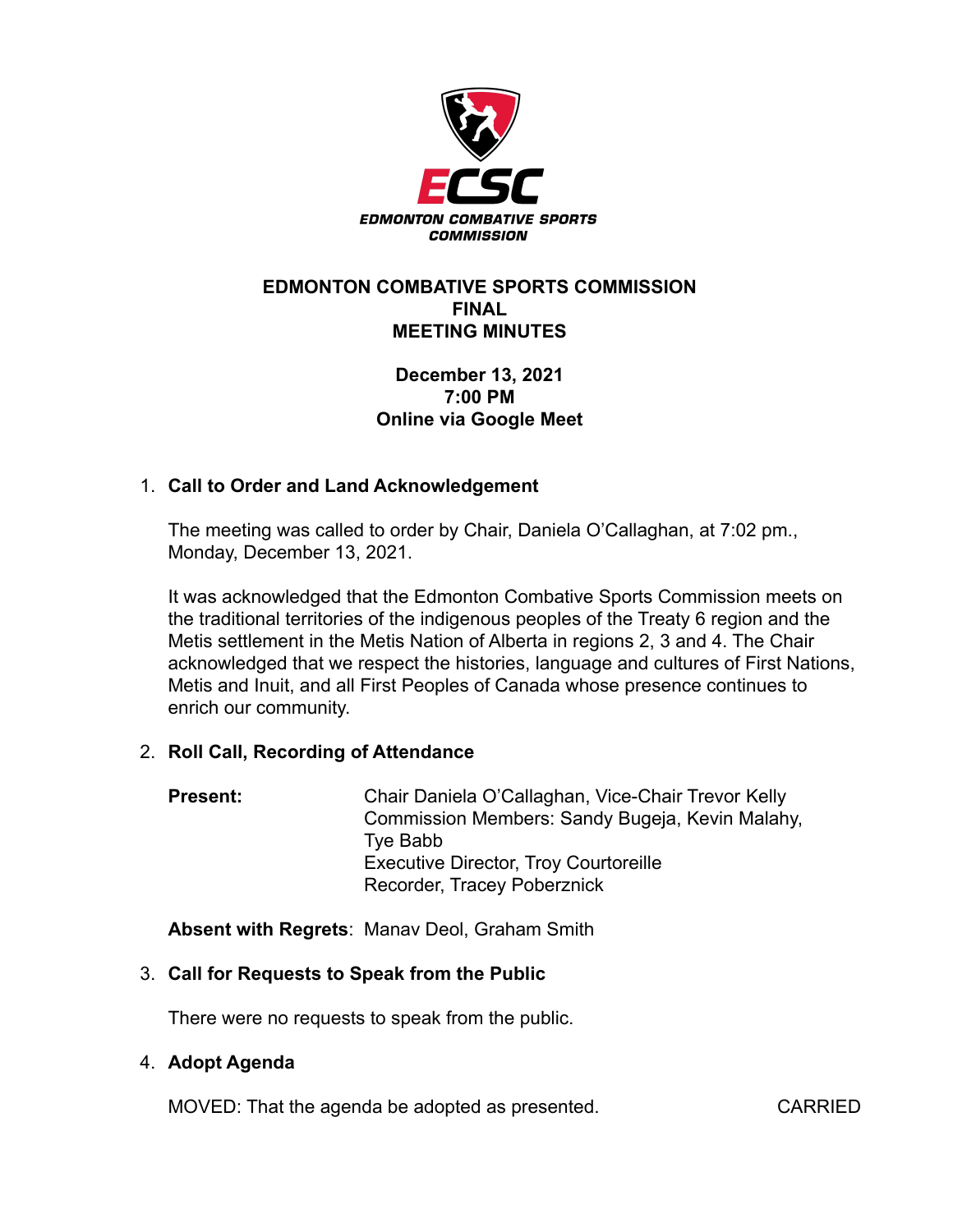## **5. Appeals Working Group Update**

The Commission will have a more extensive discussion at the January meeting about retaining its mandate to keep the power to review appeals as opposed to making a recommendation to make bylaw amendments to move the power to the Community Standards and Licensing Appeals Committee (CSLAC). The consensus among the working group is there are no concerns about the Commission hearing appeals from the Executive Director. The report will make a recommendation to that effect.

This item will be added to the January agenda to discuss the report and provide a motion as discussed.

#### **6. Stakeholder Engagement Working Group Update**

The ECSC will have a consultant for contracts in place by next week and hopes to do introductions in January.

## **7. Executive Director Report**

Terry DeFreitas accepted the role of Chief Medical Officer. Dr. Karpman will continue to help out in a lesser capacity. The Executive Director will arrange to recognize the contributions of Dr. Karpman.

The Executive Director is looking at transition planning for his position in the first quarter of 2022, particularly with even planning.

Doctors should be signing the code of ethics. The Commission will need to consider its position on event doctors having combat athletes as patients.

A motion was previously passed to change the policy for event advertising. The information has now been updated on the City's website.

There have been about five officials that have contacted the Executive Director to let him know they are interested in coming back.

An email from the City's Law Branch was shared with the Commission around the policy and definition change that would be required for bare-knuckle boxing. D. O'Callahan, K. Malahy and S. Bugeja volunteered to form a bare-knuckle boxing working group to develop and collate the research done so far and come up with a commission recommendation for sanctioning or not sanctioning these types of events.

T. Babb was recruited to be part of the stakeholder engagement group.